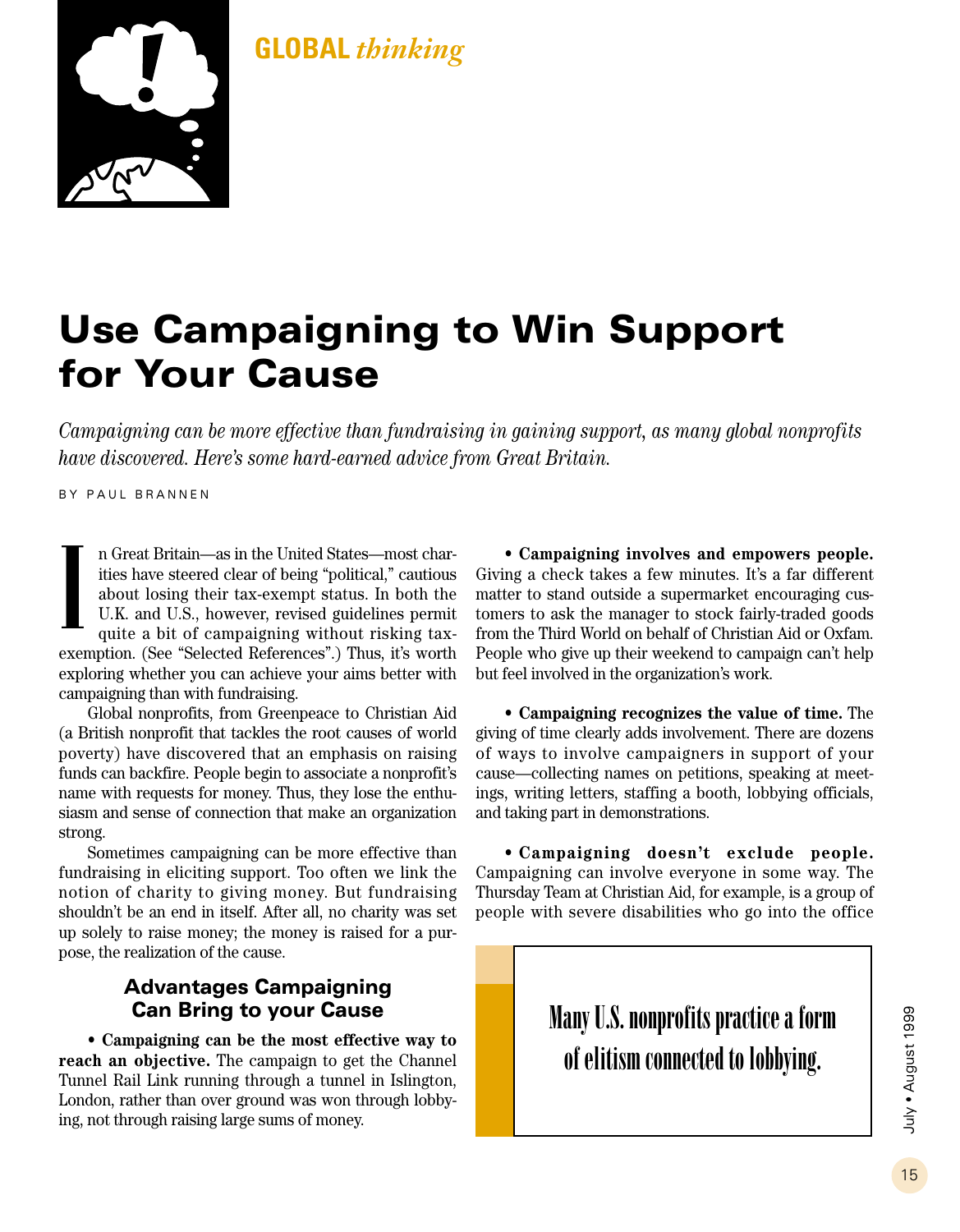

every Thursday to do basic tasks such as stuffing envelopes.

**• Campaigning can educate people.** When Christian Aid ran a series of ads relating to unfair trade as a cause of poverty—not asking for money but asking people to join its campaign—over 9,000 people responded. If a similar weight of advertising had been dedicated to raising funds, a response of 1,500 would have been deemed a success. Of those responding, 95% were new names and addresses to Christian Aid.

**• Campaigning overcomes the limits of money.** Bob Geldof and BandAid raised huge sums of money but, ultimately, scenes of starving children in Africa returned to TV. When it comes to tackling Third World poverty, giving money is simply not enough. The whole political, economic, and social system that runs the planet needs to be changed. We must face our donors with greater honesty and make these hard facts clear.

**• Campaigning can lead to increased support.** People are more likely to support an organization they believe is actively doing something to rectify a problem. Greenpeace "stunts" are a very small part of its overall work, but these campaigns get Greenpeace into the news. If supporters are asked to back up these high-profile campaigns with their own campaign actions, many will. This creates a stronger bond between the organization and donor. This, in turn, strengthens the organization as a whole, making it more likely to achieve its aims.

#### **How You Can Encourage Support through Campaigning**

Many U.S. nonprofits practice a form of elitism connected to lobbying and advocacy work: Supporters are expected to contribute dollars but leave campaign work to the staff. The argument is that the issues involved are too complex.

Yes, the issues may well be complex. For example, the reasons for poverty are varied and complicated. But, just as supporters don't need to understand all these reasons in deciding to give money or solicit others, neither

## **We must face our donors with greater honesty and make the hard facts clear.**

# **TRADE FOR CHANGE**

#### Dear store manager

As a customer at your store I would like to see you stocking goods from the Third World which give poor people a fair return for their labour.

Yours faithfully

#### To the customer

If you support fair trade and would like to see Third World farmers having decent wages and working conditions, please sign this coupon and hand it in at your local supermarket or store. Give it to the manager, an assistant or the person on the checkout.

#### To the retailer

For further information about fairly traded goods contact Nick Isles at Christian Aid. PO Box 100. London SEI 7RT.



#### *Vouchers are an easy way to activate supporters.*

do they need to understand all the issues in order to take a campaign action.

Here are some of the most important things you can do:

**• Produce materials that clarify complex issues.** Break these issues down so that interested people who aren't experts can act on them.

**• Develop simple campaign actions for supporters to undertake.** And remember that what sounds simple may not be so in practice. Many organizations, for example, urge their supporters, "Write your congressional representative or senator." A mere six words, an instant call to action. Simple, right? Not at all. There are many drawbacks to requesting this action:

- Most people don't know who their representatives or senators are.
- Some people can't write.
- Many people won't take the time and effort to write and mail the letter.